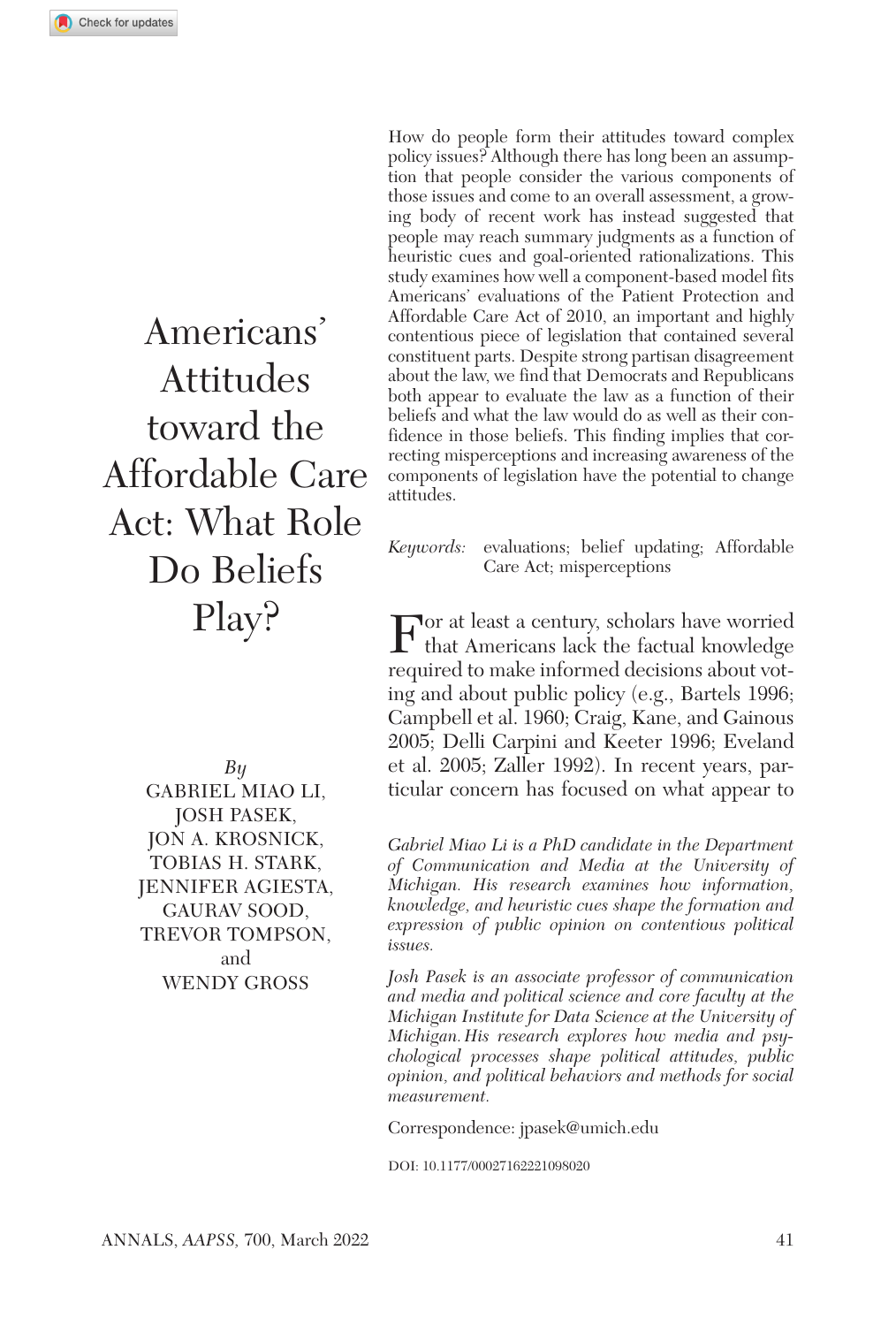be widely held, yet inaccurate, beliefs about important issues, such as climate change and vaccine risks (Benegal and Scruggs 2018; Larson 2018; van der Linden et al. 2017; Zimet et al. 2013). In the context of the coronavirus pandemic, members of the public health community have warned about an "infodemic," whereby inaccurate information about the risks, prevention, and treatment of COVID-19 could have deleterious effects (Krause, Freiling, and Scheufele, this volume; Lewandowsky et al., this volume). And these concerns have spawned a series of attempts to address misperceptions through inoculations (Traberg, Roozenbeek, and van der Linden, this volume), nudges (Pennycook and Rand, this volume), and other interventions.

But despite evidence that misperceptions are sometimes widespread, a growing scholarly focus on interventions designed to fix misperceptions is far from guaranteed to improve citizens' decision-making. Correcting misperceptions would only be expected to yield better decisions when incorrect beliefs are part of the decision-making calculus. And while it is certainly plausible that citizens are rendering evaluations by carefully weighing the available information (Lau and Redlawsk 2006; Sturgis 2003), a large body of literature suggests that heuristic cues and cognitive shortcuts often allow individuals to make decisions without relying on a thorough optimization process (e.g., Druckman 2005; Lau and Redlawsk 2001; Lodge, Steenbergen, and Brau 1995; Lupia 1994). To the extent that preferences are guided by intuitive (Type 1) processes, misperceptions may not be a source of one's attitudes or could even be a rationalized product thereof (Taber and Lodge 2006). Hence, in the context of specific governmental policies, individuals might

*Tobias H. Stark is an associate professor in the Department of Interdisciplinary Social Science at Utrecht University and a researcher at the European Research Centre on Migration and Ethnic Relations (ERCOMER). His research focuses on the intersection of racial/ethnic prejudice and intergroup relations in social networks.*

*Jennifer Agiesta is director of polling and election analytics at CNN. Named to the position in January 2015, Agiesta produces all the network's polling and leads its Election Night decision team, while guiding CNN's reporting on the use of polls. She works out of CNN's Washington DC bureau.*

*Gaurav Sood is head of data science at a Series C startup. His research has been cited more than 3,000 times, and his open-source software has been downloaded nearly 500,000 times.*

*Trevor Tompson is senior vice president of public affairs and media research at NORC at the University of Chicago and director of TheAssociated Press-NORC Center for Public Affairs Research. He is a political and social researcher with a specialization in research for public release.*

*Wendy Gross is a research manager at a large technology company. She is a public opinion researcher with specializations in international marketing and communication research.*

NOTE: This research was conducted with support from the Robert Wood Johnson Foundation, GfK, Stanford University, and the Associated Press. The authors thank Arthur Lupia and Michael Tomz for helpful comments on this manuscript.

*Jon A. Krosnick is Frederic O. Glover Professor in Humanities and Social Sciences and a professor of communication, political science, and psychology at Stanford University, and a research psychologist at the U.S. Census Bureau. He has expertise in questionnaire design and survey research methodology, voting behavior and elections, and American public opinion.*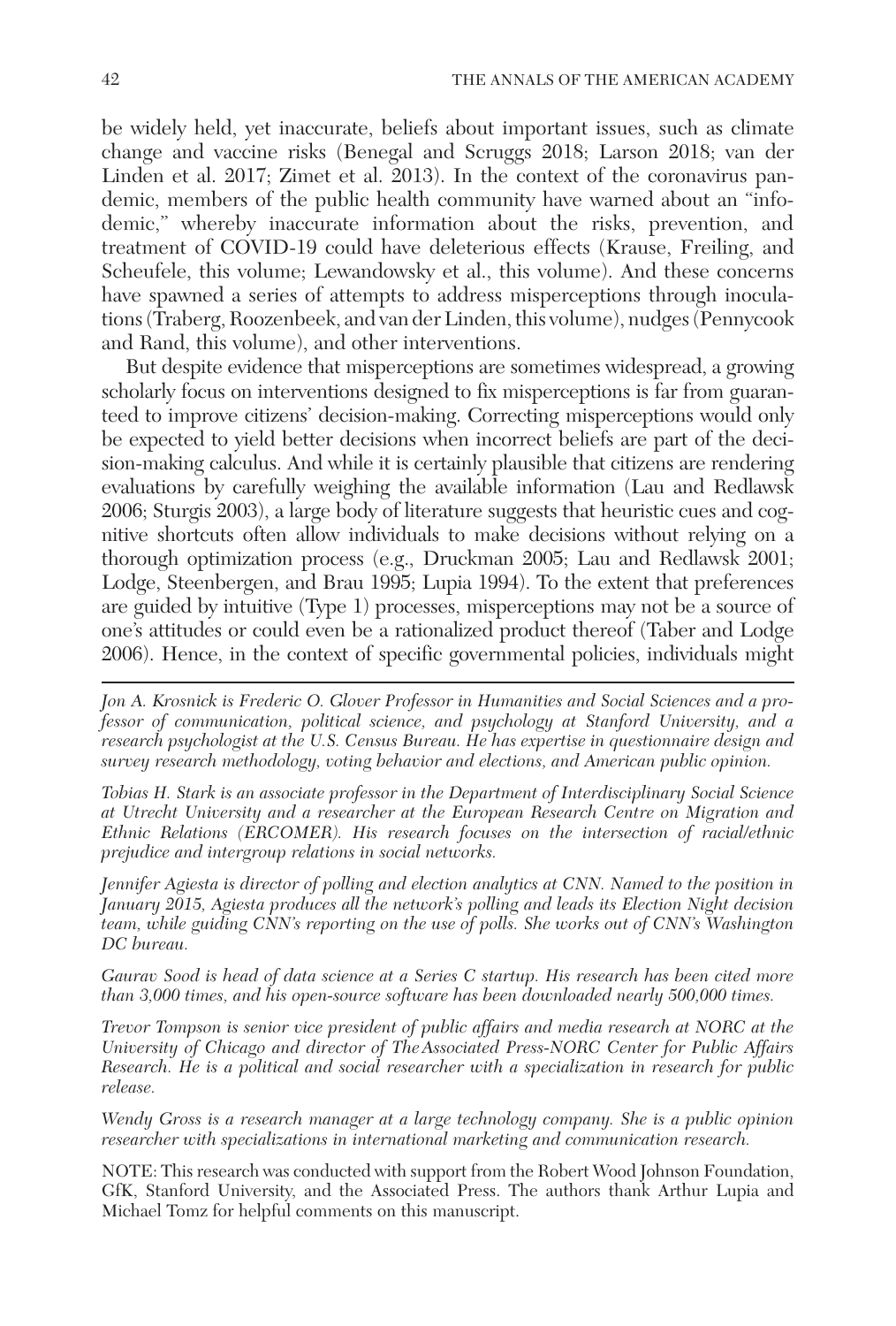dislike the 2010 Patient Protection and Affordable Care Act (ACA), based, in part, on the inaccurate belief that the law contains "death panels" (i.e., groups of bureaucrats that would decide who deserves coverage) or, in contrast, opposition might be derived from awareness of the fact that the law was overwhelmingly supported by Democrats and opposed by Republicans. In the latter context, misinformation about "death panels" might be of little consequence.

In this article, we pit these two possibilities against each other. To do so, we propose and test a model of an optimization process whereby (accurate and inaccurate) beliefs about components of a legislation might shape overall evaluations of that legislation. The model proposes that overall evaluations reflect a combination of a person's attitudes toward what he or she believes to be the components of the legislation, with each component weighted by (1) the importance of the component and (2) the degree to which the individual is certain that the component is indeed in the legislation. We also explore the counterintuitive notion that overall evaluations of a piece of legislation might be influenced by beliefs about what is not part of the law (i.e., that people might like the legislation less if they believe that a component that should be included is not). We compare this model to an alternative possibility that individuals may use their partisan affiliations to guide their assessments of a law, irrespective of their beliefs about the law's components and the appeal of those components. Thus, one might view this effort as exploring whether misperceptions matter.

We compare these competing models in the context of how people formed their attitudes toward the ACA, a large-scale overhaul of the U.S. health care system that became law in 2010. We offer a theoretical account of how evaluations of the ACA might have been formed, describe the data that we collected, and present the results of our analysis. The results are consistent with the notion that people are considering what they believe is in the law when making their summary assessments. And differences in the overall attitudes between Democrats and Republicans are not merely a reflection of partisans adopting these conclusions without regard for the evidence but, instead, reflect differences in what members of these groups believe about the ACA.

## From Beliefs to Attitudes

How do people assess complex policies such as the ACA? One might imagine an ideal process, with individuals learning about the components of a law, evaluating those components, and aggregating those evaluations to render a summary judgment by creating a linear combination (Ajzen 1991). According to this account, individuals decide what they think about a particular piece of legislation as a function of what they expect that legislation to accomplish and how much they like or dislike those expected outcomes.

Such a process is articulated by the expectancy value theory (Atkinson 1964; Vroom 1964) and its more recent iteration, the reasoned action approach (Fishbein and Ajzen 2010), which posits that attitudes develop from the beliefs people hold about different attributes of an object. The attributes might be valued either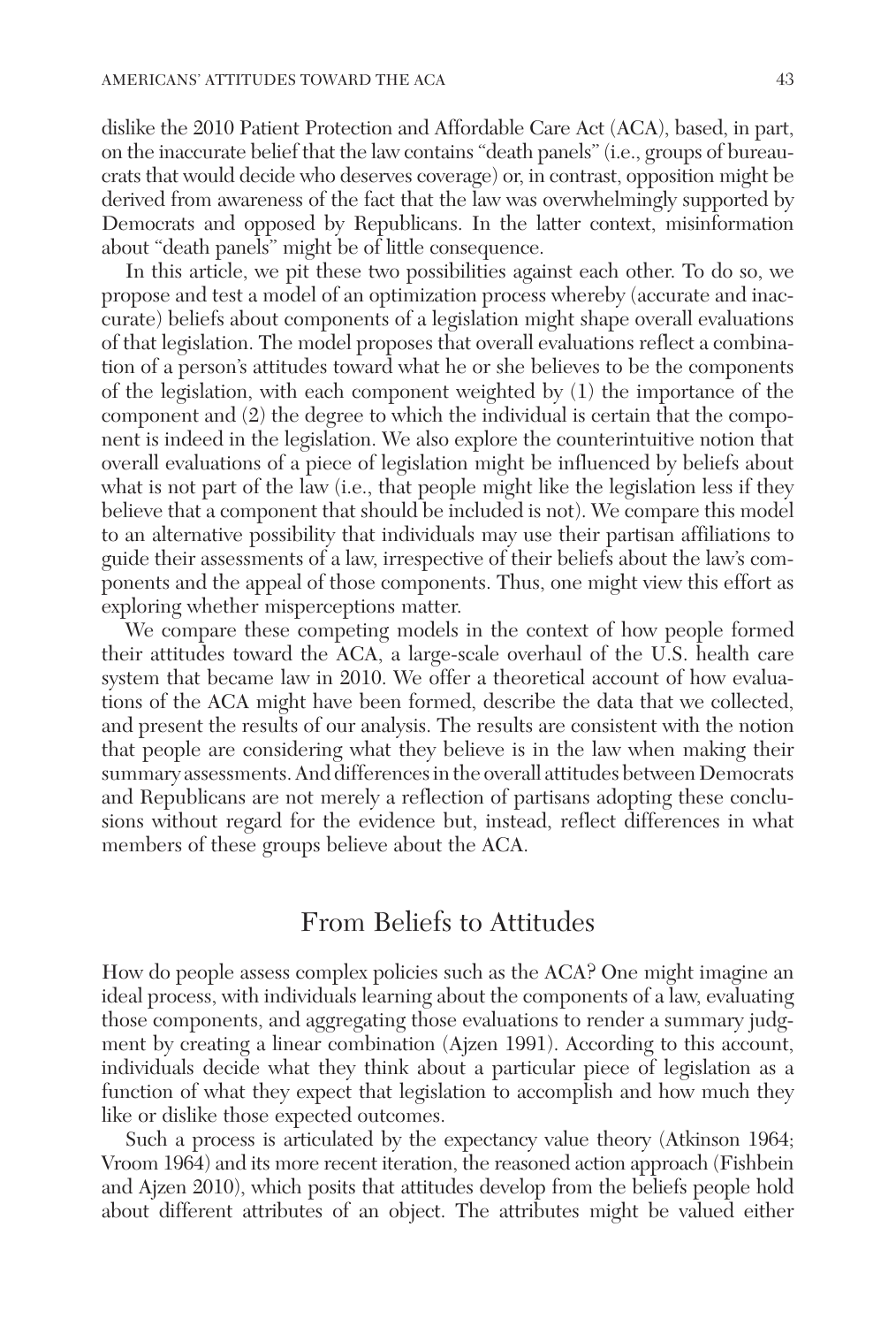positively or negatively based on whether a desirable or undesirable consequence is associated with that attribute and what people believe the likelihood is that that consequence will occur. One's attitude toward the object should then be proportional to the sum of the products of the subjective evaluation of each attribute and the strength of each belief, that is, the subjective probability that an outcome will occur (Ajzen 1991). Therefore, for complex legislation like the ACA, people might develop overall judgments of the appeal of the law based on how they evaluate the likely consequences of those provisions. Overall attitudes toward the law should be a function of subjective evaluations of provisions that are in the law.

People may also assign unequal weights to various components of legislation when constructing overall evaluations of it. Specifically, for a particular individual, one component might be extremely important and get heavy weight, whereas another component might be less important and therefore receive less weight. In the case of the ACA, limits on the ability of insurance companies to deny coverage was relevant to large swaths of the population, whereas changes to how those same companies report information to the government were unlikely to impact many people. Weights can also be determined by considerations other than the amount of personal impact that a component will have on an individual. But regardless, due to differences in the importance of the different provisions to different individuals, we should expect to see different weights attached to different provisions.

Similarly, the certainty of Americans' beliefs about the ACA should play a regulatory role in determining the relative weight of the evaluations of different components. Individuals seem likely to vary in the confidence with which they hold beliefs about whether each of various possible constituents are indeed in a bill. When individuals hold a belief confidently, that belief is likely to weigh heavily on the judgments they make. In contrast, uncertainly held beliefs should have less of an effect on decision-making. That is, people who are confident that a component is in the law are presumably more likely to base evaluations of the law on their evaluations of that component. Psychological research has shown that people who hold a belief with minimal confidence are unlikely to use it during decision-making (for a review, see Petty and Krosnick 1995). In contrast, people who hold a belief with confidence are inclined to use it when making relevant decisions.

Gauging the certainty with which people hold their beliefs has a second advantage. Kuklinski and colleagues (2000) have shown that information has not one but two dimensions—how much someone knows and how confident they are in that knowledge. If an individual attaches zero certainty to her or his belief about whether a component is or is not part of a law, that can be considered an instance of being uninformed. If a person holds a correct belief about whether a component is in the law with high certainty, that can be considered an instance of being maximally knowledgeable in that regard. And if a person holds an incorrect belief with maximal certainty, that can be considered an instance of being misinformed. This distinction might be particularly relevant for legislation like the ACA, where some information circulated about the law was substantively inaccurate and pushed aggressively by advocates (Kaiser Family Foundation 2017; Pasek, Sood, and Krosnick 2015).

In this article, we test how beliefs, confidence in those beliefs, and the favorability of those beliefs relate to overall attitudes. We pay particular attention to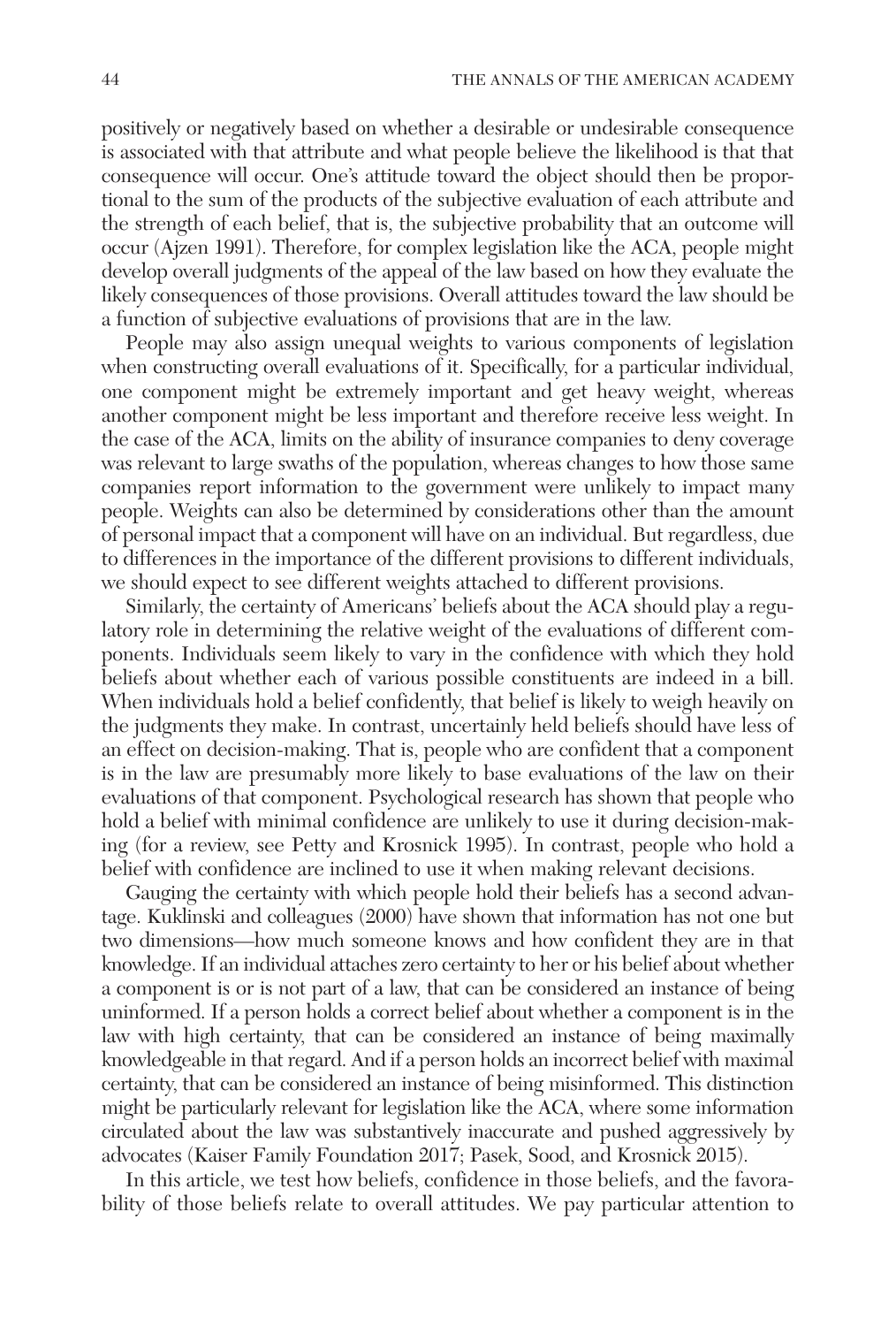whether the relationship linking beliefs to overall attitudes is maintained when we take political partisanship into account. More specifically, we ask, Do accurate and inaccurate beliefs matter? Does the certainty with which those beliefs are held shape the impact of those beliefs? Is the relation between beliefs and attitudes robust to partisanship? And does partisanship moderate the relations between beliefs and attitudes? Answers to these questions collectively reveal the extent to which misinformation correction is likely to shape individuals' judgments.

# Methods

#### *Data*

To answer these questions, we used data from a 2012 survey conducted by the Associated Press and Stanford University. Respondents consisted of a nationally representative sample of 1,344 American adults who were drawn via stratified random sampling from GfK's KnowledgePanel® (now part of IPSOS), a group of people who were recruited via address-based probability sampling to regularly complete online surveys. The cumulative response rate for the survey was 9.9 percent (CUMMRR3; Callegaro and DiSogra 2008). Respondents completed the questionnaire between August 3 and 13, 2012. GfK provided a set of raked weights correcting for unequal probability of selection and poststratifying to match the population in terms of demographics, as measured by the most recent Current Population Survey at the time of administration. All descriptive analyses were conducted with weights.

### *Measures*

*Attitudes toward the ACA.* The survey asked respondents, "In general, do you favor, oppose, or neither favor nor oppose the law changing the health care system that the U.S. Congress passed in March 2010?" Response options were "favor strongly" (coded: 1), "favor somewhat" (.5), "neither favor nor oppose" (0), "oppose somewhat"  $(-.5)$ , and "oppose strongly."  $(-1)$ .

*Beliefs about the ACA components.* Respondents answered questions about eighteen different things that a law like the ACA might do (hereafter: provisions). Twelve of these provisions reflected principal components of the ACA and were selected carefully to cover most of the central elements of the plan. These were based off a Kaiser Family Foundation (2015) report that provided a "summary of the law and changes made to the law by subsequent legislation." The remaining six provisions in the quiz were not in the law but had been frequently discussed in public debate. These provisions were identified by experts at the Associated Press and researchers at Stanford University. A list of these provisions can be found in the online appendix.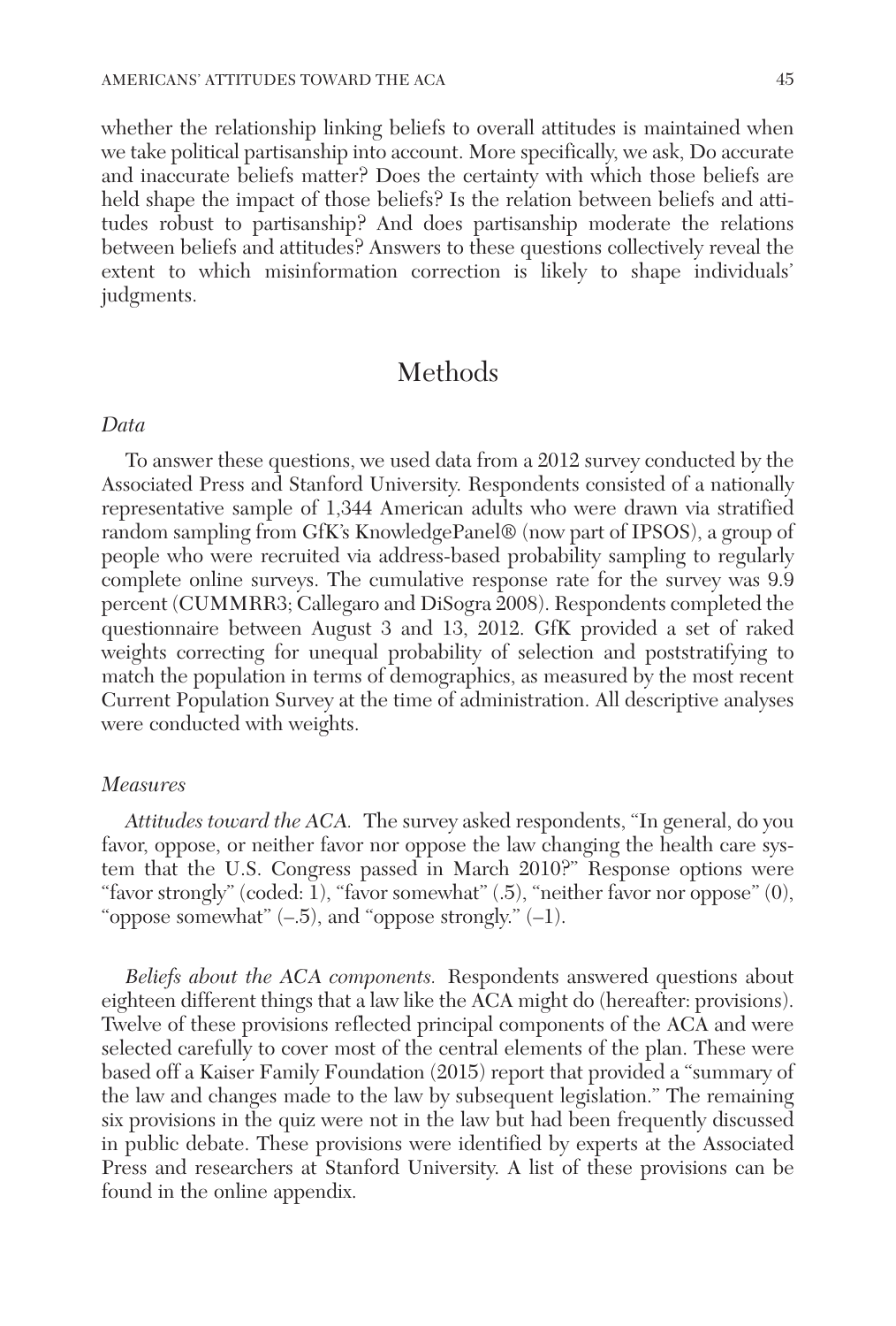For each of the eighteen provisions, the survey measured respondents' beliefs by asking them, "Do you think that the new law will or will not do the following after the law is fully in effect?" Respondents could answer either that "the law will do this" or "the law will not do this" for each item. We created a dummy variable to index whether respondents thought each provision was something the law would do.

*Certainty of beliefs.* After answering the belief question about each provision, respondents were then asked, "How sure are you about that?" Response options were "extremely sure" (coded: 1), "very sure" (.75), "moderately sure" (.5), "slightly sure"  $(.25)$ , and "not sure at all"  $(0)$ .

*Favorability of the ACA components.* Following all of the belief and certainty questions, respondents answered, for each possible provision, "Do you favor or oppose this change?" Response options were "strongly favor" (coded: 1), "somewhat favor" (.5), "neither favor nor oppose" (0), "somewhat oppose" (–.5), and "strongly oppose"  $(-1)$ .

*Partisanship.* The research team created two dummy variables to distinguish Republicans and Democrats from people without a party affiliation. Respondents were coded as a Democrat or a Republican if they answered "Democrat" or "Republican" to the question, "Do you consider yourself a Democrat, a Republican, an independent, or none of these?" All other respondents were treated as independents. Twenty-seven respondents refused to answer this question, and we treated them as missing in analyses using this variable.

*Demographics.* We coded age to range from 0 to 1. Dummy variables distinguished among White, Black, and Hispanic respondents and those who indicated they belonged to either another racial/ethnic group or to multiple groups. Variables indicating education separated people with a high school degree or less from people who indicated having attended some college education but no degree and people who graduated from college. Finally, dummy variables distinguished three equally large groups of people who indicated having low income (less than \$39,999 per year), moderate income (between \$40,000 and \$84,999), or high income (more than \$85,000).

#### *Analytic strategy*

To test the extent to which people's beliefs about the components of the ACA shaped their summary evaluations of the law, we leveraged the random-intercept random-slope multilevel modeling technique to predict respondents' overall attitudes toward the ACA using their beliefs about whether each component was or was not in the law, the certainty with which they expressed each of those beliefs, and their favorability toward each of the components. We allowed the intercepts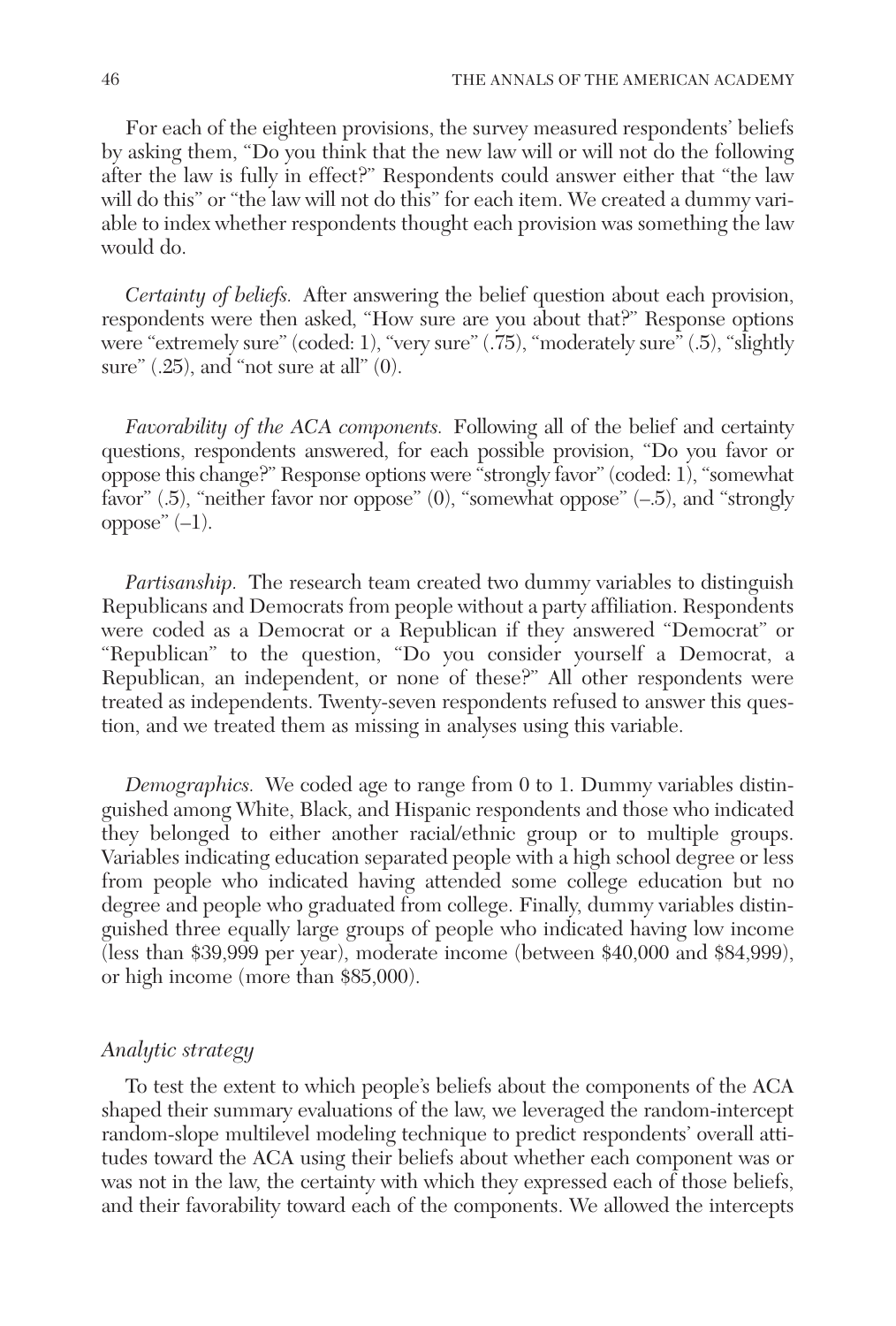and coefficients to vary across provisions of the law and across partisan identities of the respondents. The coefficients of the interaction term between beliefs about each provision and favorability of each provision capture the importance of each component. The structure of the model is presented in Equation 1. Coefficients of all terms in the model were allowed to vary across (1) provisions and (2) partisan groups, with each treated as a random effect; we do not show coefficients for demographic variables, but they are controlled for in the analysis.

> Attitude = Belief + Favorability + Certainty + Belief  $\times$  *Favorability* + *Belief*  $\times$  *Certainty* + *Favorability* × *Certainty* + *Belief* × *Favorability* × *Certainty* . (1)

For each provision, we regressed respondents' reported support for the ACA on beliefs about whether that provision was in the law, their reported certainty of that belief, and their favorability assessments of that provision, along with interactions between those three predictors. A separate model also interacted these predictors with partisanship to determine how partisan identities may have modified the relations between beliefs and overall judgments. The regressions controlled for age, gender, race/ethnicity, education, and income.<sup>1</sup>

If advocates of corrective information are correct that individuals use beliefs about policy attributes to render their overall judgments, this would show up in positive and significant coefficients for the influence of favoring items that a person believes are in the bill or, more importantly, favoring items that the person believes are in the legislation with high confidence. In contrast, the overall effect of favoring a provision that respondents are certain is not in the legislation should be zero or negative.

Evidence that partisan group membership shapes the evaluation process would be apparent if members of different groups manifest different overall levels of support for the bill, even after accounting for their beliefs about the components of the bill, and if the relations predicted above are notably weaker among partisans than among nonpartisans.

## Results

Attitudes toward the ACA and attitudes toward the individual provisions of the law were closely associated with partisanship. Democrats were much more likely than Republicans to favor the ACA and to favor the provisions that were in the law. When we coded favorability on a −1 to 1 scale, average favorability among Republicans was –.51. Among Independents, it was –.09. And among Democrats, it was .29. Figure 1 presents awareness of the provisions in the law and favorability of those provisions by partisanship.

The belief-based model effectively predicted who would support the ACA. The influence of favoring or opposing a particular provision was far stronger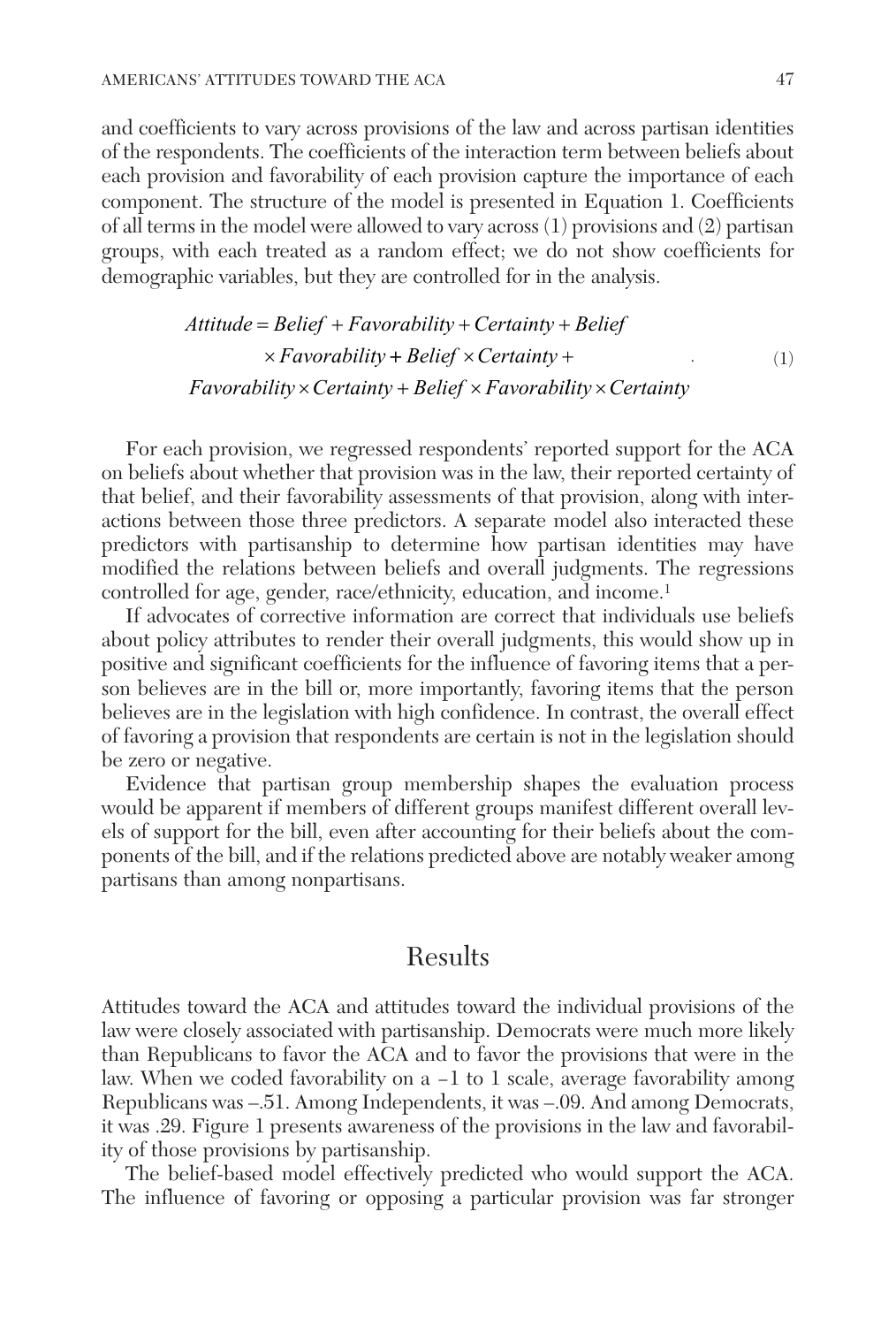

Partisan Differences in Accuracy and Favorability of Beliefs about ACA Components Partisan Differences in Accuracy and Favorability of Beliefs about ACA Components FIGURE 1 Figure 1

NOTE: Items that were in the final law are marked with " $(T)$ ," and items not in the law are marked with " $(F)$ ." NOTE: Items that were in the final law are marked with "(T)," and items not in the law are marked with "(F)."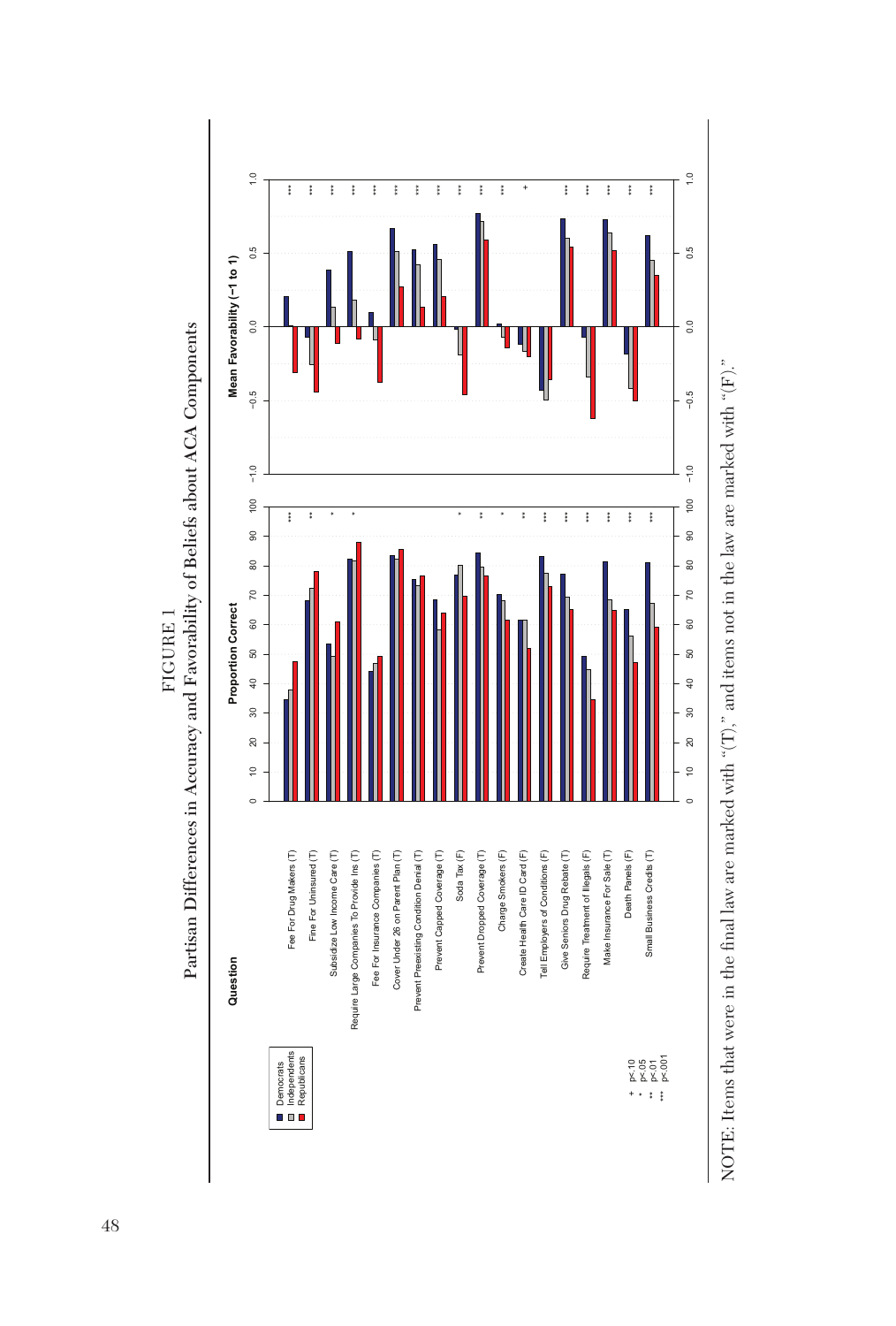Estimates of All Fixed and Random Effects from Linear Mixed Models Estimates of All Fixed and Random Effects from Linear Mixed Models  $\tt FICURE$  2 Figure 2

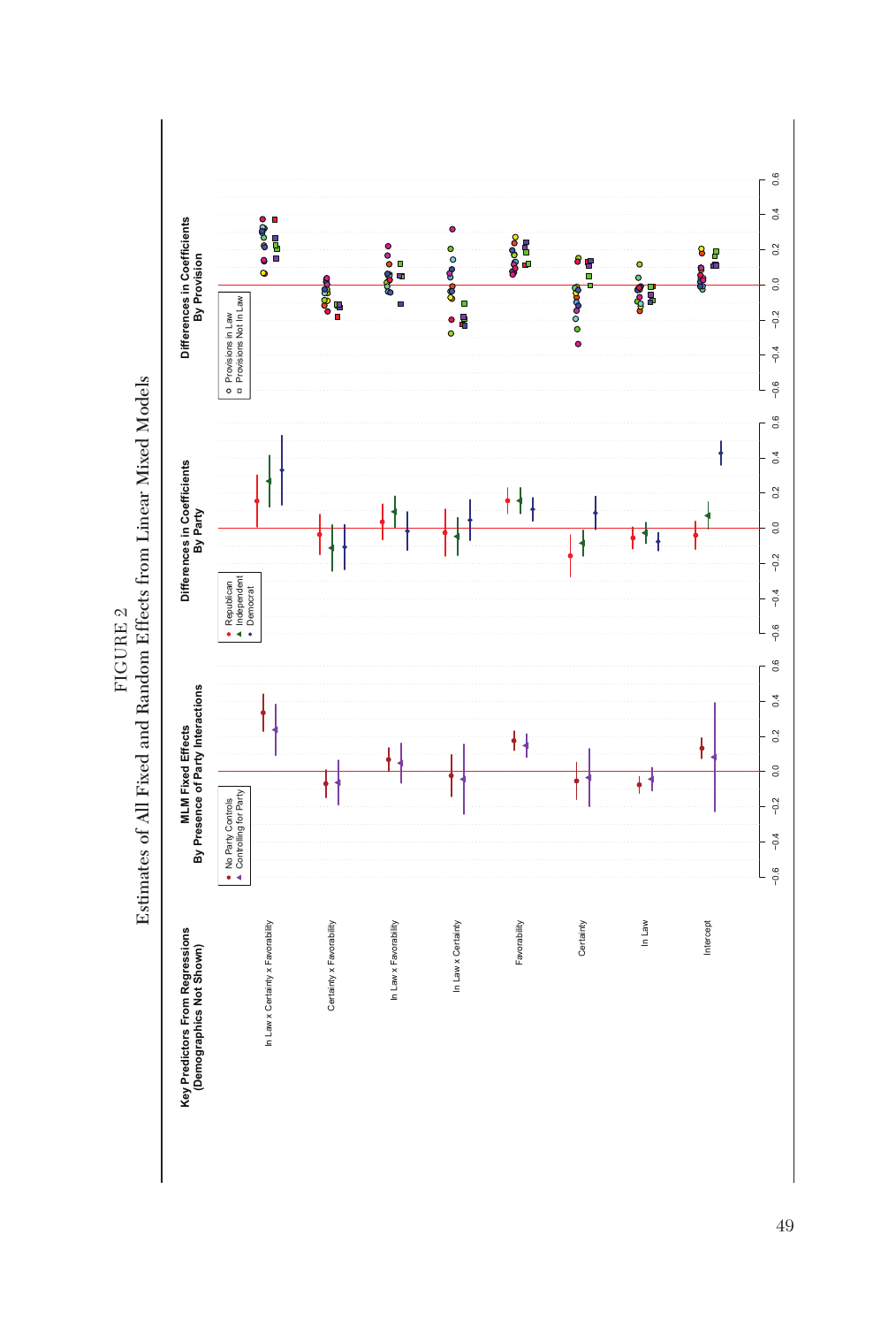

FIGURE 3 Figure 3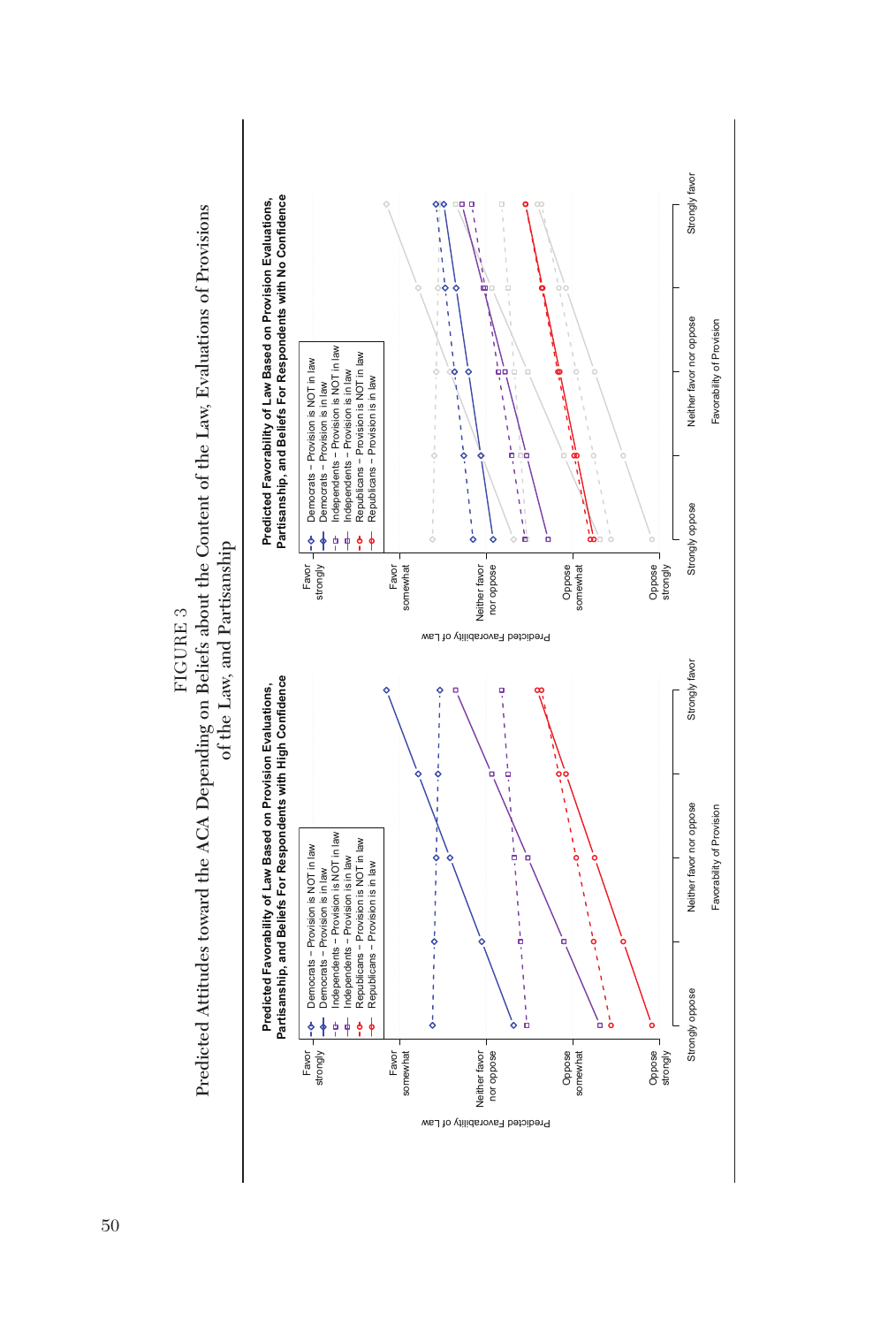when individuals were confident that that provision was in the law (Figure 2, column 1). In contrast, among individuals who thought that a provision might be in the law but were uncertain about this, the relations between the favorability toward this provision and attitudes toward the law were far weaker. Similarly, among individuals who believed that a provision was not in the law with confidence, the influence of that belief on overall attitudes toward the law was minimal. That is, respondents' evaluations about what they believed was in the law had sizable effects, whereas their evaluations of components they believed were not in the law were not particularly important.

Although partisanship shaped overall attitudes toward the law (apparent from the different intercepts in Figure 2, column 2), the roles of provision favorability, belief certainty, and beliefs about whether a particular provision was in the law were similar across partisan groups. This finding suggested that evaluations and beliefs about the components of the law had an effect that was independent of partisanship.

Figure 3 illustrates the strength of the relations between evaluations of provisions and overall attitudes, with relations for confidently held beliefs plotted on the left side and relations for beliefs that were not confidently held plotted on the right. The slopes of the solid lines on the left side show strong positive relations between provision favorability and overall assessments of the law when respondents reported high confidence that a provision was indeed in the law. The dashed lines illustrate the much weaker relations between provision favorability and overall attitudes when respondents were confident that the provision was not in the law. The lines on the right side show how these relations were far weaker when respondents were not confident (the grayed-out lines on the right side allow for direct comparisons with the high-confidence respondents).

Finally, we explored whether the results that we observed varied depending on whether each particular provision was or was not in the law. In the third column of Figure 2, we present estimates of the variation by provision derived from a series of random effects by provision. These results indicate that the relations between attitudes and summary judgments were not notably different depending on whether beliefs in question were accurate or inaccurate. The square points, denoting provisions that were not in the ACA (e.g., the square corresponding with beliefs and attitudes about purported "death panels") largely fell within the range of the coefficients observed for items that were in the ACA.

### Discussion

The evidence reported here suggests that beliefs about the presence of provisions of laws, evaluations of those provisions, and the certainty with which these beliefs are held are helpful to understanding people's summary judgments. Individuals who hold favorable evaluations about what they believe is in the ACA are more likely to favor the law, especially so when a person holds a favorable belief with confidence.

These data are consistent with the notion that public support for or opposition to a public policy is a function of what people think that policy will and/or will not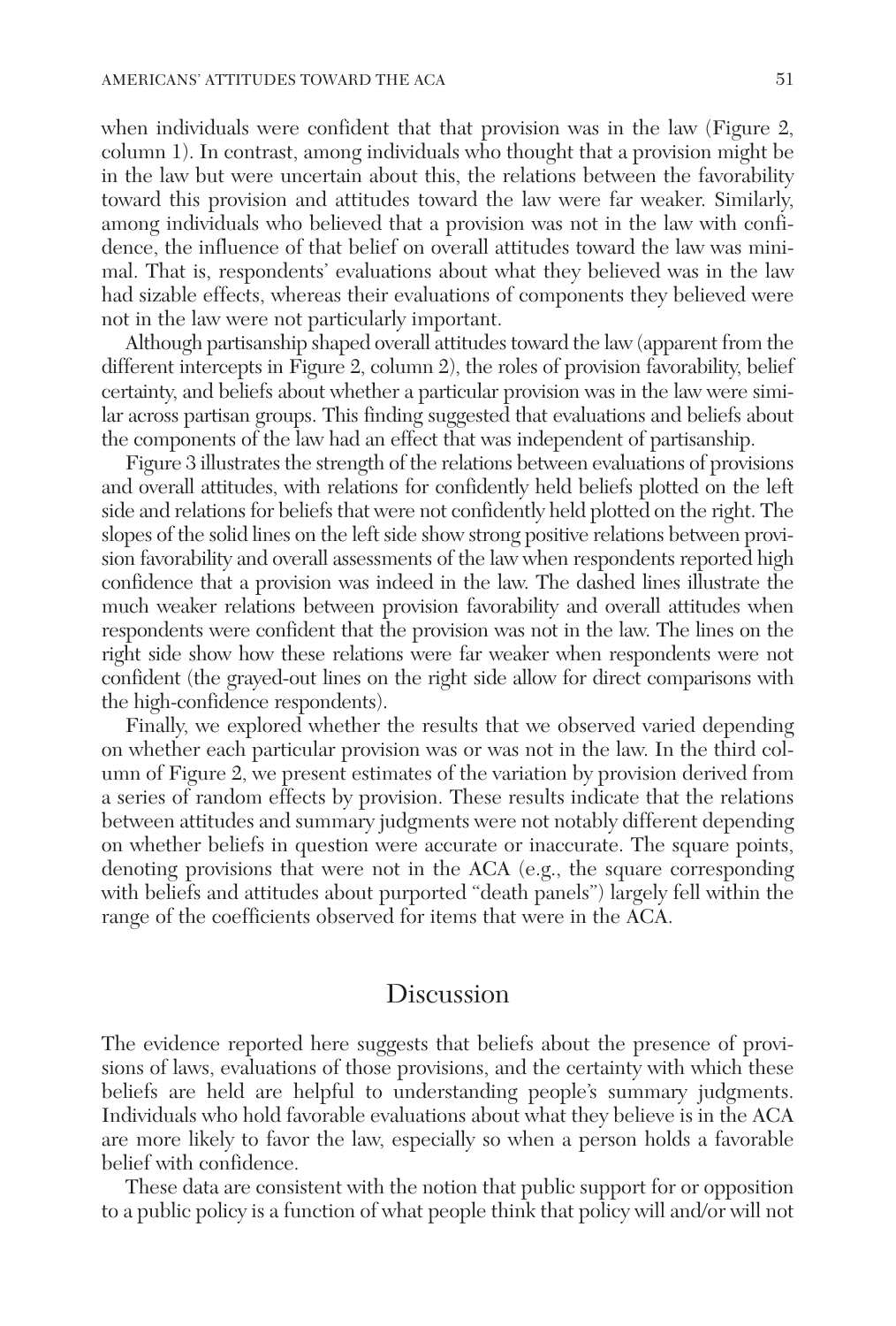do. People's beliefs about the components of the ACA closely corresponded with their attitudes toward the law, over and above partisanship. As beliefs about legislation attributes originate from information that people obtain from various sources (Fishbein and Azjen 2010), possessing accurate information and avoiding misinformation seems consequential in shaping public attitudes toward governmental policies.

Our model further highlights the importance of certainty in this process of attitude formation. Past studies that found beliefs about policy attributes played limited roles in affecting attitudes toward policies might have overlooked how the influence of beliefs is conditional on the certainty with which people hold them. As Figure 3 shows, beliefs held with and without confidence manifested very different patterns in terms of their relations with overall summary judgements. Future studies should, therefore, consider certainty of beliefs as an important factor when examining the role of beliefs in attitude formation.

This study also highlights a curious void in the literature on belief updating. Most studies on correcting misperceptions have focused on whether the action of belief updating itself was successful, that is, whether the misperception was corrected (e.g., Flynn, Nyhan, and Reifler 2017; Nyhan and Reifler 2010). Relatively few studies have looked into whether corrections altered more general attitudes associated with the updated beliefs. Because the reason for correcting misperceptions is presumably to mitigate a deleterious impact on attitude formation, future studies should investigate these downstream processes.

All research has its limitations, and our study is no exception. First, the cross-sectional nature of the data limits our ability to make causal claims. Although our results fit nicely with the notion that people use beliefs to derive summary evaluations of policies, we cannot rule out the possibility that these beliefs reflect post hoc rationalizations guided by attitudes. This seems unlikely, however, given the complexity of the model, with many moving parts, and the finding that the observed data fit well with the proposed optimization process based on a weighted linear combination of three-way multiplicative terms for eighteen distinct provisions. Second, because of the data structure, we were not able to perform the analysis with a respondent-level random effect. Future studies should leverage longitudinal data and Bayesian methods to further validate the model.

In summary, the current study provides an information-based model that enriches our understanding of the formation of attitudes toward public policy. Evidence reflecting the expectations of this model suggests that accurate information is consequential when rendering summary judgments and forming complex policy attitudes. The results thereby bolster the scientific work attempting to correct misperceptions, as doing so is likely to influence policy attitudes.

### Notes

1. Because outcome measures were static for each respondent, it would be impossible to fit this model with a respondent-level random effect. For this reason, the question is one of how beliefs and attitudes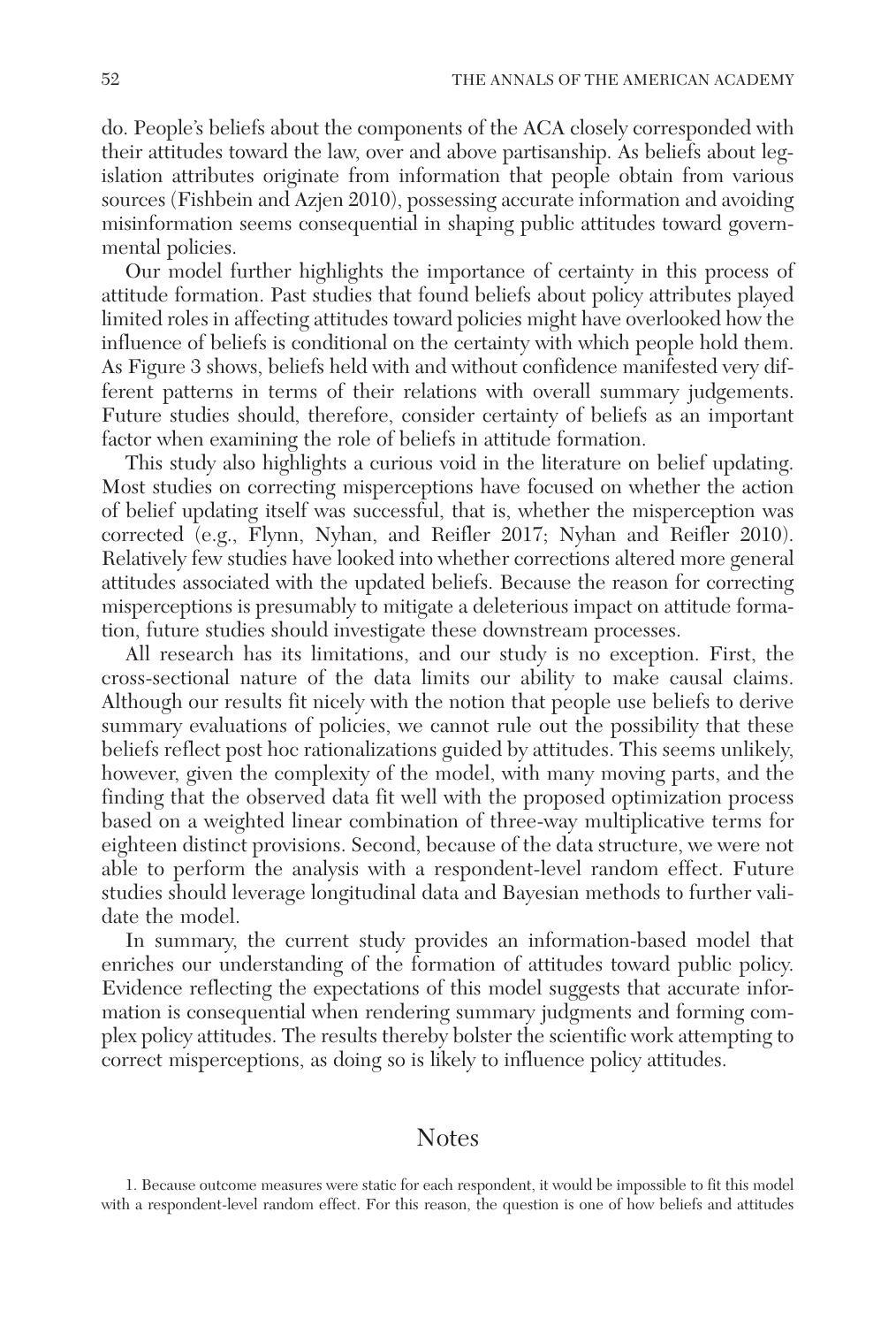about those beliefs relate to summary judgments and whether that operates similarly across measures and partisan groups.

## Supplemental Material

Supplemental material for this article is available online.

# References

- Ajzen, Icek. 1991. The theory of planned behavior. *Organizational Behavior and Human Decision Processes* 50 (3): 179–211.
- Atkinson, John W. 1964. *An introduction to motivation*. Princeton, NJ: Van Nostrand.
- Bartels, Larry M. 1996. Uninformed votes: Information effects in presidential elections. *American Journal of Political Science* 40 (1): 194–230.
- Benegal, Salil D., and Lyle A. Scruggs. 2018. Correcting misinformation about climate change: The impact of partisanship in an experimental setting. *Climate Change* 148:61–80.
- Callegaro, Mario, and Charles DiSogra. 2008. Computing response metrics for online panels. *Public Opinion Quarterly* 72 (5): 1008–32.
- Campbell, Angus, Philip E. Converse, Warren E. Miller, and Donald E. Stokes. 1960. *The American voter*. Chicago, IL: The University of Chicago Press.
- Craig, Stephen C., James G. Kane, and Jason Gainous. 2005. Issue-related learning in a gubernatorial campaign: A panel study. *Political Communication* 22 (4): 483–503.
- Delli Carpini, Michael X., and Scott Keeter. 1996. *What Americans know about politics and why it matters*. New Haven, CT: Yale University Press.
- Druckman, James N. 2005. Does political information matter? *Political Communication* 22 (4): 515–19.
- Eveland, William P., Jr., Andrew F. Hayes, Dhavan V. Shah, and Nojin Kwak. 2005. Understanding the relationship between communication and political knowledge: A model comparison approach using panel data. *Political Communication* 22 (4): 426–46.
- Fishbein, Martin, and Icek Ajzen. 2010. *Predicting and changing behavior: The reasoned action approach*. New York, NY: Taylor & Francis.
- Flynn, D. J., Brendan Nyhan, and Jason Reifler. 2017. The nature and origins of misperceptions: Understanding false and unsupported beliefs about politics. *Political Psychology* 28 (S1): 127–50.
- Kaiser Family Foundation. 2015. *Focus on health reform: Summary of new health reform law*. San Francisco, CA: Kaiser Family Foundation. Available from <www.kff.org>.
- Kaiser Family Foundation. 2017. *Data note: 5 misconceptions surrounding the ACA*. San Francisco, CA: Kaiser Family Foundation. Available from [www.kff.org.](www.kff.org)
- Krause, Nicole M., Isabelle Freiling, and Dietram A. Scheufele. 2022. The "infodemic" infodemic: Toward a more nuanced understanding of truth-claims and the need for (not) combatting misinformation. *The ANNALS of the American Academy of Political and Social Science* (this volume).
- Kuklinski, James H., Paul J. Quirk, Jennifer Jerit, David Schwieder, and Robert F. Rich. 2000. Misinformation and the currency of democratic citizenship. *Journal of Politics* 62 (3): 790–816.
- Larson, Heidi J. 2018. The biggest pandemic risk? Viral misinformation. *Nature* 562:309.
- Lau, Richard R., and David P. Redlawsk. 2001. Advantages and disadvantages of cognitive heuristics in political decision making. *American Journal of Political Science* 45 (4): 951–71.
- Lau, Richard R., and David P. Redlawsk. 2006. *How voters decide: Information processing in election campaigns*. New York, NY: Cambridge University Press.
- Lewandowsky, Stephan, Konstantinos Armaos, Hendrik Bruns, Philipp Schmid, Dawn Liu Holford, Ulrike Hahn, Ahmed Al-Rawi, Sunita Sah, and John Cook. 2022. When science becomes embroiled in conflict: Recognizing the public's need for debate while combating conspiracies and misinformation. *The ANNALS of the American Academy of Political and Social Science* (this volume).